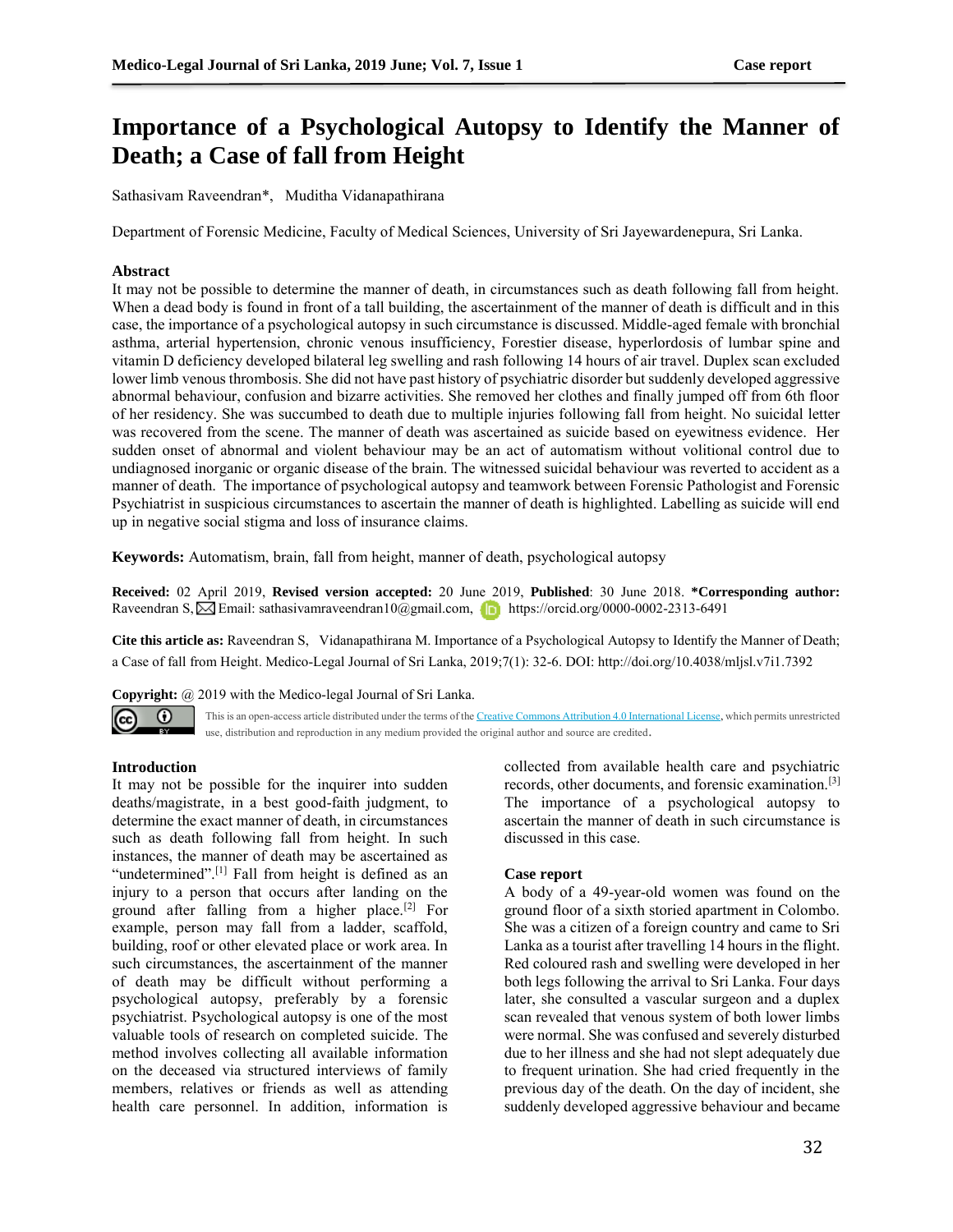confused. A domestic servant said that the deceased was talking herself about her body parts and acting like a film star in front of a mirror. Thereafter, she had started removing her clothes one by one and had thrown the clothes outside the balcony. When the domestic servant tried to prevent her behaviour, deceased behaved aggressively and jumped off from the balcony of the sixth floor. Her past medical records revealed that she had bronchial asthma, arterial hypertension, chronic venous insufficiency, Forestier disease, hyperlordosis of lumbar spine and lack of vitamin D. The deceased has had arthritis and chronic venous insufficiency.

The dead body was found naked in prone position on the cemented floor in front of the 6 storied building (Fig. 01).



Figure 01: The six storied building

A brassiere, blouse, panty, underskirt, frock and some other clothes were also found on the ground floor in front of the building. A blue coloured intervening metal ceiling sheet showed few indentations. (Fig. 02).



Figure 02: Blue coloured intervening metal object had indentations.

She did not have family history of suicides or psychiatric illness and had not have suicidal thoughts or previous suicidal attempts. No suicidal letter was recovered from the scene. The clothes were not torn.

The autopsy revealed a well-preserved body and she was average built and nourished. The deceased had a rash and ankle swelling in both legs (Fig. 08). There were no red or pale patches or frostbites.

There were no healed scars or deformities. There were abrasions and minor contusions on the scalp, extensive brush burns and contusions on the front aspect of the body, stretch lacerations of left inguinal region, multiple extensive bilateral rib fractures at several places and transection of the thoracic vertebral column at T-12 level. No skull fractures (Fig. 03, 04 and 05), extradural, subdural and subarachnoid haemorrhages were detected at the autopsy.



Figure 03: Extensive brush burns and contusions on the front aspect of the body



Figure 04: Multiple extensive bilateral rib fractures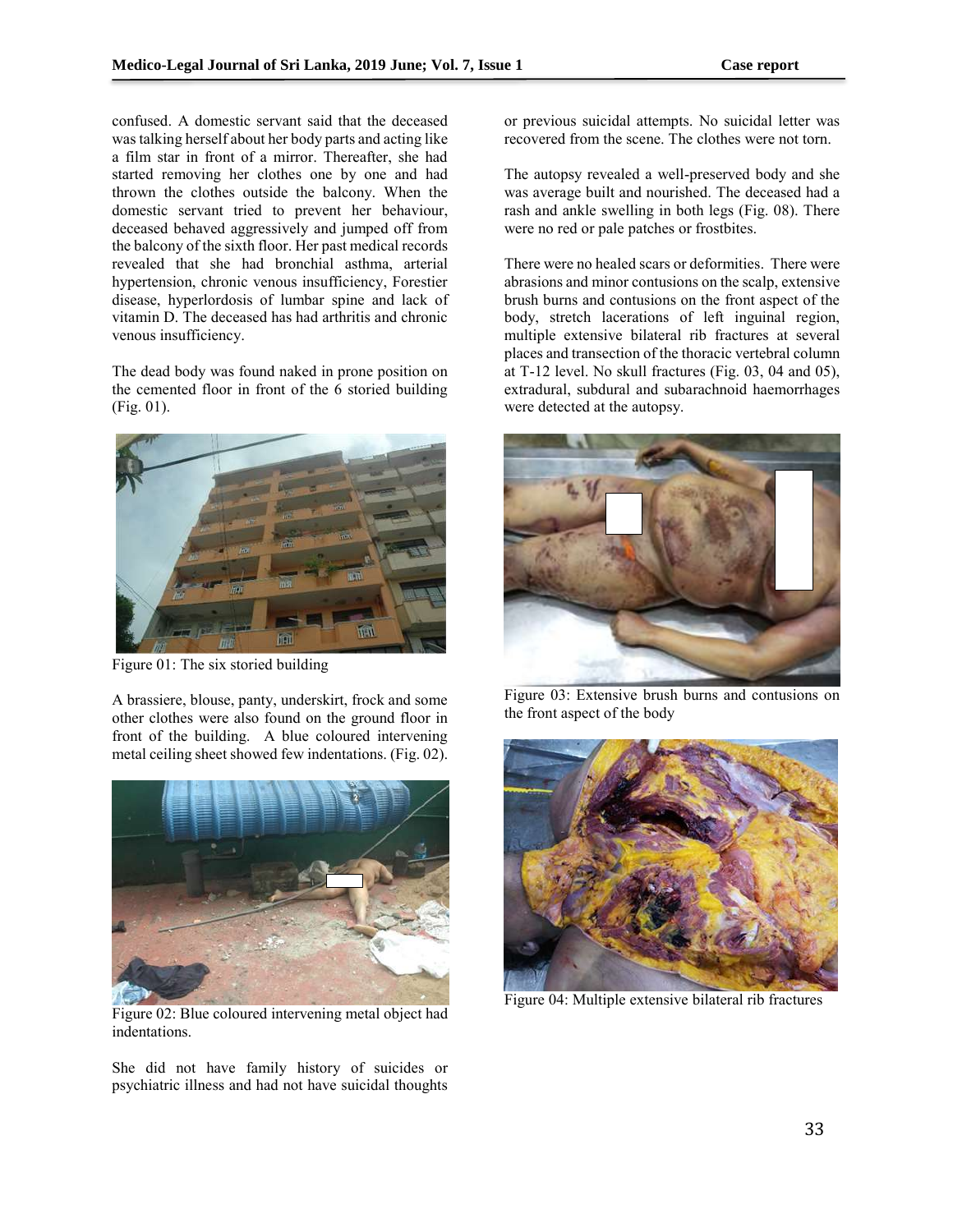

Figure 05: Contusions on the scalp. There were no skull fractures.

Brain was macroscopically and microscopically unremarkable. The pericardium was ruptured completely and clotted blood was found around it. The right atrium and left ventricle of the heart were lacerated. Coronary arteries were patent. Aorta was transected and separated just below the arch (Fig. 06). Both lungs were lacerated at the hilum and collapsed.



Figure 06: Transection of the aorta

Peritoneal bleeding was not significant. No injuries were detected at diaphragm. The liver was pulped with multiple lacerations. (Fig. 07). Right kidney was lacerated with surrounding haemorrhagic contusion.



Figure 07: Pulped liver with multiple lacerations



Figure 08: Arthritis, rash and ankle swelling in both legs

## **Discussion**

Without doing a psychological autopsy, a case should not have been concluded as suicide, because it can create a social stigma to the deceased and the family. Further, the next of kin will not be able to get full insurance claims.[1] Moreover, reliable clinico– pathological analysis on the basis of pathology and crime scene alone, not always possible in predicting the kind and degree of psychic symptoms observed. This issue is occasionally raised in the forensic arena, where a violent or habitual criminal is suspected of having or discovered to have some form of focal brain pathology.[4]

In this case, the presence of extensive brush burns and contusions on the front aspect of the body, stretch lacerations of left inguinal region, multiple extensive bilateral rib fractures at different places and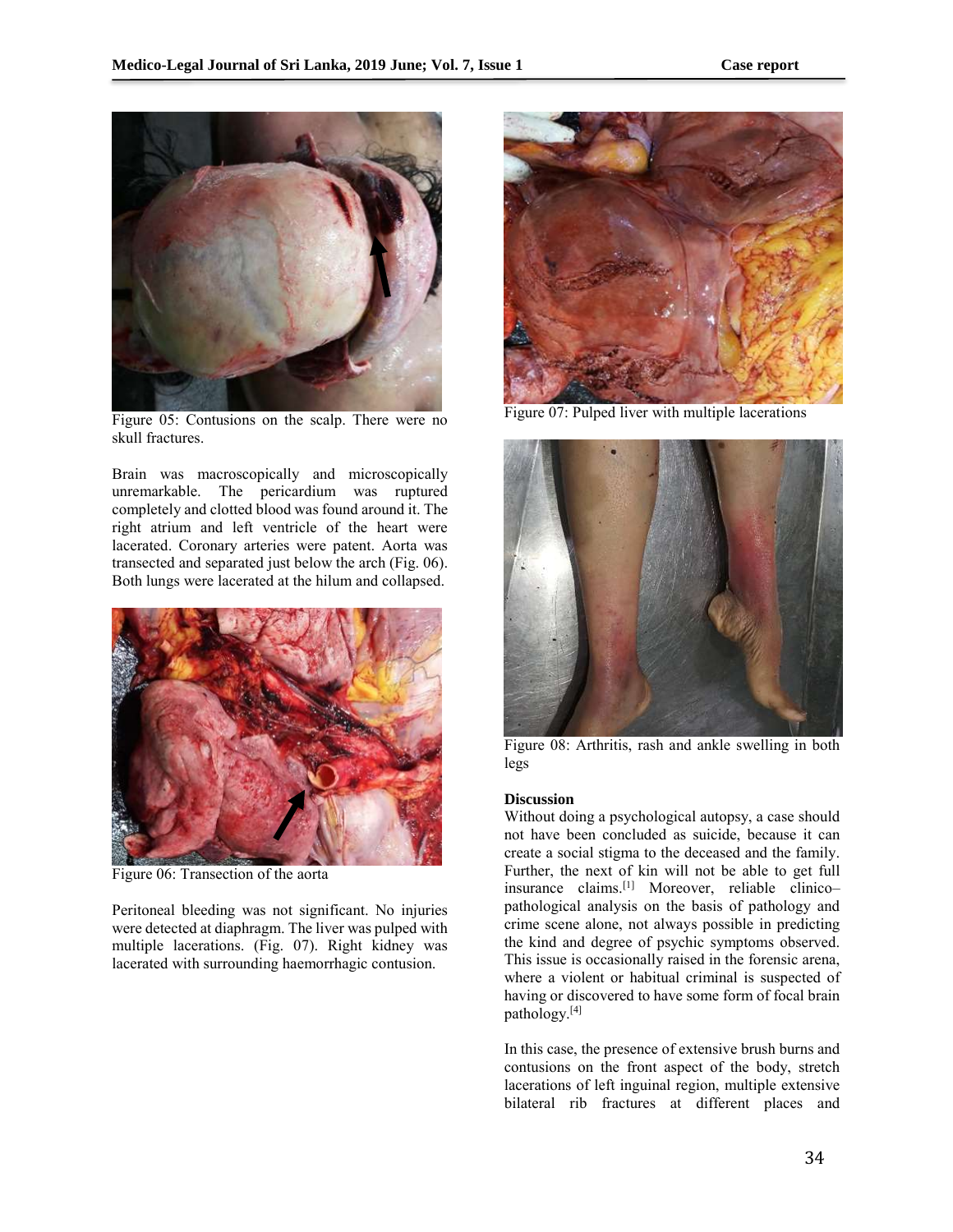transection on thoracic vertebral column at T-12 level suggested that the deceased had suffered blunt force injuries. The presence of the transection of the aorta just after the arch, bilateral collapsed and lacerated lungs, kidney lacerations, multiple liver lacerations with minimal peritoneal bleeding suggested that these were due to sudden deceleration following a fall from height.<sup>[5]</sup> It was further confirmed by the presence of indentations in the metal intermediate object and the independent eyewitness evidence.

The deceased had abrasions and contusions of the soft tissues of the head, however, there were no skull fractures or meningeal/cerebral haemorrhages. Her initial fall stopped as she hit the blue shed. In that probably she did not hit her head. Then from there she had fallen to the ground, which is a small fall. Lack of skull fractures, meningeal/cerebral haemorrhages and brain injuries were unusual when compared with earlier reported cases of fall from height.<sup>[6,7]</sup> The brain was congested and had no macroscopic injuries. But the injuries of the brain cannot be excluded completely because of the nature of quick death and there was no time for appearance of ante-mortem evidence of diffuse brain injuries/severe diffuse axonal injuries.<sup>[6]</sup> Further, the deceased had chest injuries, abdominal injuries, lower limb and upper limb injuries. Therefore, the cause of death was given as multiple injuries to the body due to blunt force injuries and the injury pattern was consistent with a fall from height.

Then the important medico-legal issue in this case was the manner of death; whether it was a homicide, suicide or accident? The deceased was living happily and returned homeland to see her relatives and the native places. According to the history from relatives and witness, there had been no reasons to commit suicide. The deceased had jumped out through the balcony of the sixth floor and it had been witnessed by the domestic servant. It was compatible with an act of suicide when it is analysed superficially. It may be further supported by her illness and depressive symptoms such as loss of sleep and crying before the incident.

Her body was found naked and she had removed her clothes before jumping off from her  $6<sup>th</sup>$ -floor residence. Paradoxical undressing with hide and die syndrome in hypothermia was excluded due to the absence of associated other features such as red or pale patches or frostbites. The victims, despite low environmental temperatures, paradoxically remove their clothes due to a sudden feeling of warmth. The temperature of the environment was warm.[8] Further, she had behaved in a confused manner before the act of jump. These are compatible with an acute psychotic

behaviour. Therefore, her sudden onset of abnormal and violent behaviour may be an act of automatism without volitional control due to undiagnosed inorganic or organic disease of the brain.[9]

The deceased had arthritis and rash on both legs and chronic venous insufficiency (Fig. 08). It may be associated with various types of vasculitis and autoimmune disorders such as Systemic lupus erythematosus (SLE) and multiple sclerosis. It may be the other cause for transient hypoxia to the brain or autoimmune inflammatory encephalopathy. These are called autoimmune brain diseases.[10] It might not have been diagnosed earlier. Such illness may also be a reason for her sudden provocation with psychotic symptoms and self-motivated act of jump off from height.

According to the forensic psychiatrist's opinion, the different types of psychiatric disorders can cause depression, aggressive behaviour, bizarre type of activities and suicidal tendencies. If above disorders are excluded safely, then the psychogenic, organic and non-organic automatism induced behaviour can be considered as the reason for her jump. These are beyond the scope of the forensic pathologist, however, it can be diagnosed by performing a retrospective psychological autopsy by a forensic psychiatrist, though it is not a routine practice in Sri Lanka. If the act was due to an automatism caused by an organic disease, it should be detected by the Forensic Pathologist by a thorough autopsy investigation including multiple sections of the brain with special stains and immune histochemistry.[1] However, except H and E, these tests were not done in this case due to lack of facilities. Therefore, such meticulous autopsy investigation is important for the Forensic psychiatrist to interpret automatism.

Kolle SR et al reported a case of 21 years old man succumbed to the injuries following fall from threestory building with homicidal or suicidal act suspected by relatives and police, but later it was concluded as an accident due to somnambulistic automatism.<sup>[11]</sup> Therefore, the importance of a retrospective psychological autopsy in such circumstances is reiterated for the Forensic pathologist to reach the final conclusion regarding the manner of death. Finally, this case was reverted to accident as the manner of death by the magistrate.

## **Conclusions**

The witnessed suicidal behaviour was reverted to accident as a manner of death. Further, the importance of Psychological Autopsy and teamwork between Forensic Pathologist and Forensic Psychiatrist